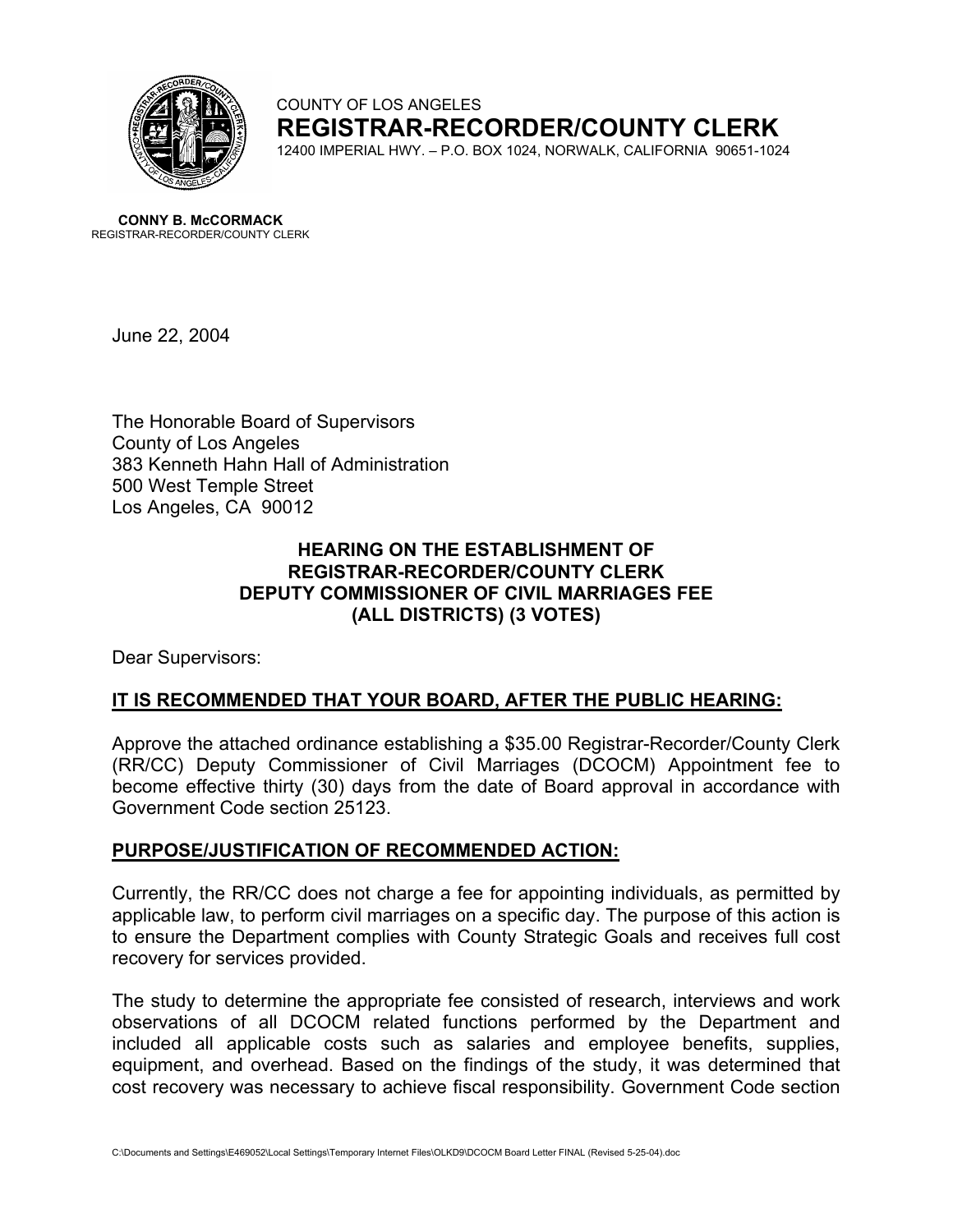The Honorable Board of Supervisors June 22, 2004 Page 2

54985 authorizes a county board of supervisors to set a fee in the amount necessary to recover the cost of providing any product or service. The RR/CC proposes establishing County Code section 2.32.115, which will ensure full cost recovery for providing this service as follows:

### *County Code 2.32.115: Deputy Commissioner of Civil Marriages Appointment*

Although judges, legislators and religious officials may perform marriages, Family Code Section 401(a) establishes the County Clerk as a commissioner of civil marriages while Family Code Section 401(b) authorizes the commissioner of civil marriages to appoint deputy commissioners who may solemnize marriages.

Upon review of this service, it has been determined that the appropriate fee, including all documentation, to become a Deputy Commissioner of Civil Marriages for a day is thirty-five dollars (\$35).

Currently, most counties in California charge a fee for this service. A survey of counties throughout the State revealed that the proposed fee, if implemented, would be reasonable and competitive with what other counties charge for this service.

#### **Implementation of County Strategic Plan Goals:**

**Goal No. 1: Service Excellence:** Provide the public with effective delivery of services within the County by implementing strategies related to fiscal responsibility, service integration by consolidating services and establishing fees to ensure that the Department receives full cost recovery pursuant to existing law.

**Goal No. 4: Fiscal Responsibility:** Ensure the County's fiscal responsibility by effectively managing and enhancing current fiscal strategies as well as pursuing additional revenue options.

#### **FISCAL IMPACT/FINANCING:**

Approval of this proposed fee will increase Departmental revenue by approximately \$20,000 for the period August 1, 2004 through June 30, 2005.

## **FACTS AND PROVISIONS/LEGAL REQUIREMENTS:**

The RR/CC is requesting approval for the proposed fee to be established as part of the County Code. Government Code section 26840.8 allows the county clerk to collect a fee for appointing an individual to perform civil marriages. In addition, Government Code section 54985 provides that a county board of supervisors shall have the authority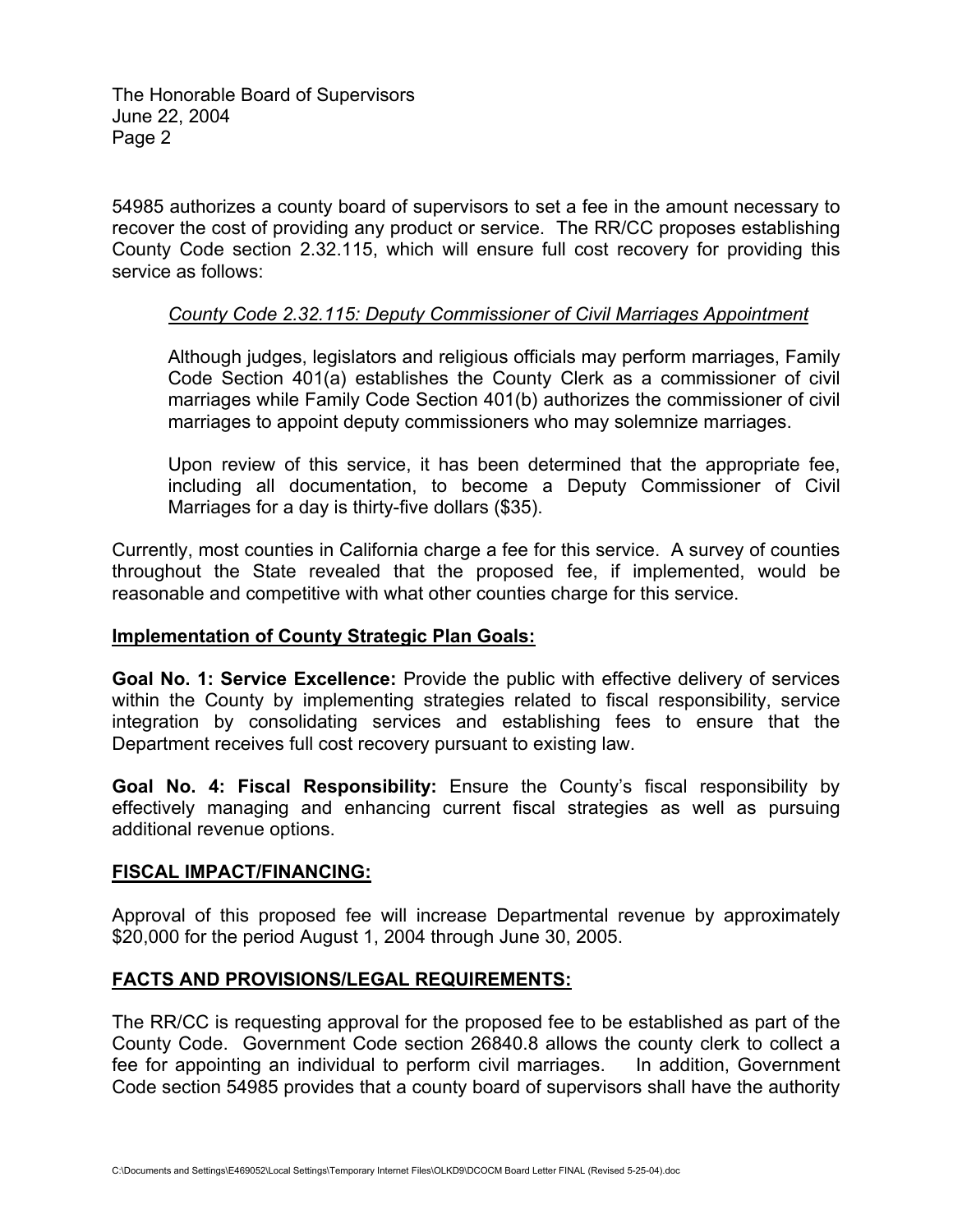The Honorable Board of Supervisors June 22, 2004 Page 3

to set a fee in the amount necessary to recover the cost of providing any product or service.

Prior to adopting an ordinance, resolution, or other legislative enactment of a new fee, Government Code section 66018 requires that a local agency hold a public hearing at which oral or written presentations can be made. The Board of Supervisors' Executive Office, in accordance with section 6062(a) of the Government Code, published an official notice of the time and place of said meeting, including a general explanation of the fee to be established.

The proposed fee has been reviewed and approved by the Department of Auditor-Controller and the attached ordinance was prepared by County Counsel.

### **IMPACT ON CURRENT SERVICES:**

The proposed fee will not impact current services provided by the Department.

#### **CONCLUSION:**

Please instruct the Executive Officer/Clerk of the Board to return one (1) executed copy of the adopted Board letter to the Department of Registrar-Recorder/County Clerk, 12400 Imperial Highway, Room 7211, Norwalk, CA 90650, Attention: Erika Bonilla, Election Logistics and Administrative Studies Section.

Respectfully submitted,

CONNY B. McCORMACK Registrar-Recorder/County Clerk

CMC:KC:ds:eb

Attachments

c: Chief Administrative Office Auditor-Controller County Counsel